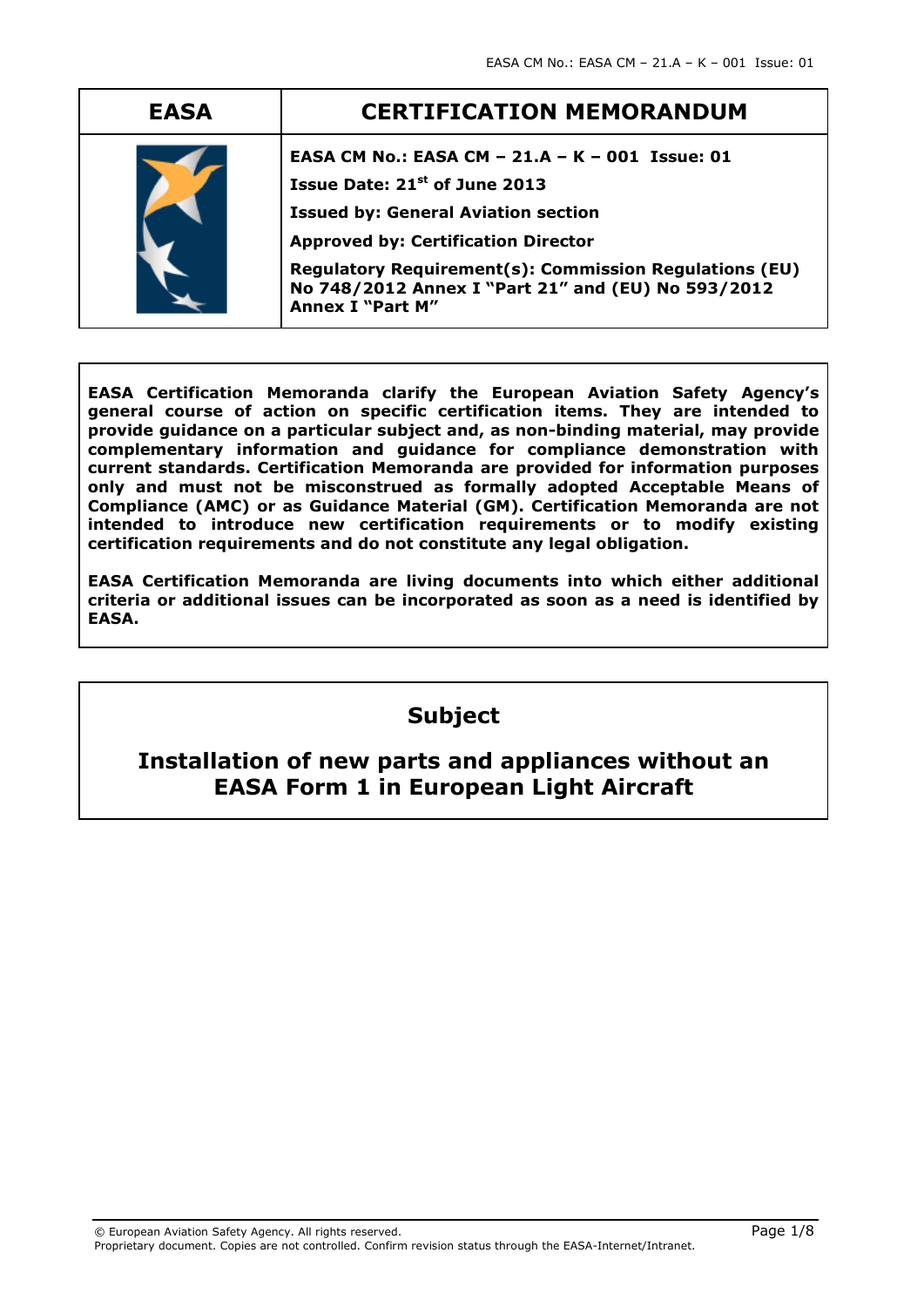# **Log of Issues**

| <b>Issue</b> | Issue date | <b>Change description</b> |  |  |
|--------------|------------|---------------------------|--|--|
| l 01         | 21.06.2013 | First issue.              |  |  |
|              |            |                           |  |  |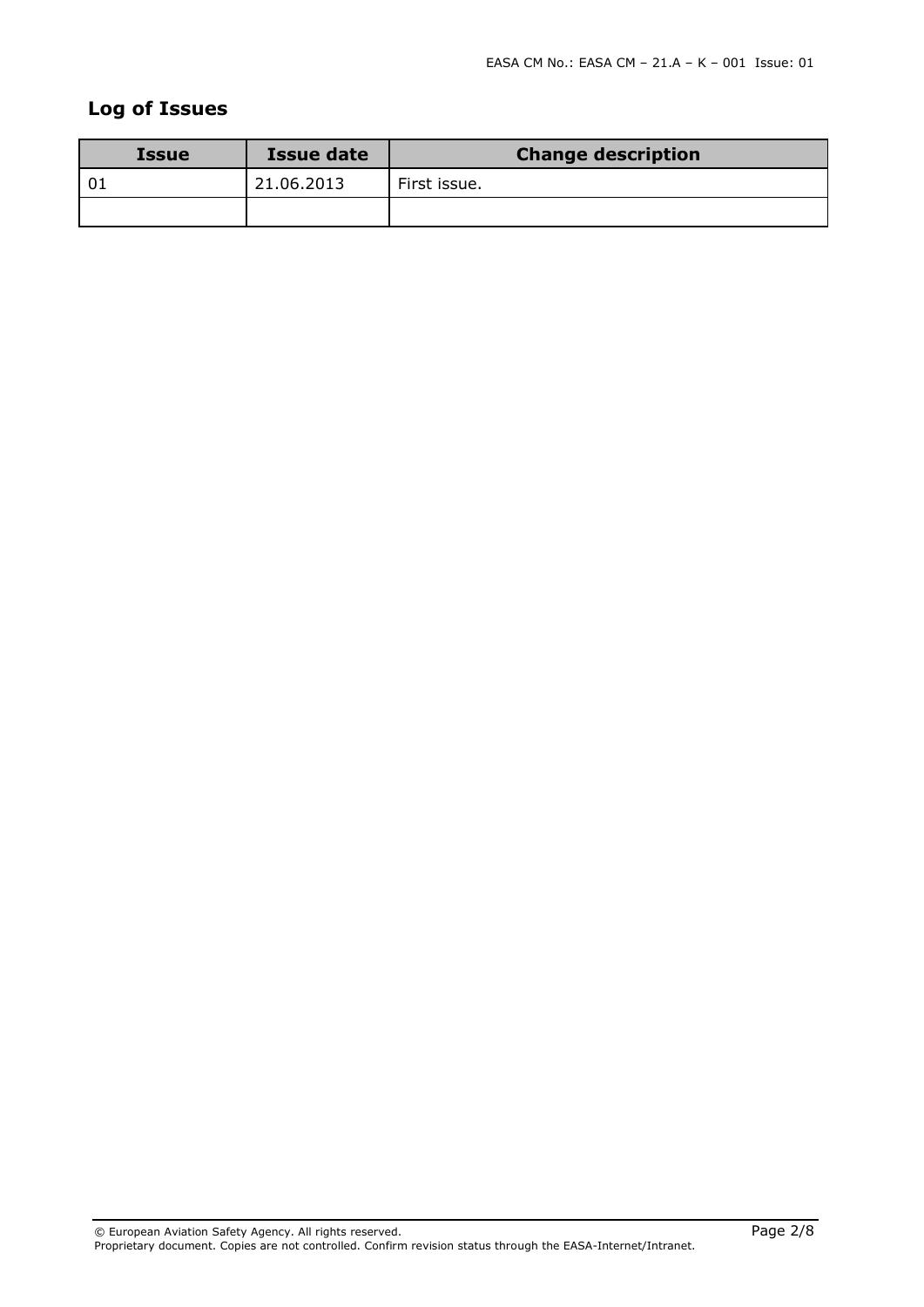## **Table of Contents**

| 1.1. |                                                                  |  |
|------|------------------------------------------------------------------|--|
| 12   |                                                                  |  |
| 1.3. |                                                                  |  |
|      |                                                                  |  |
|      |                                                                  |  |
| 3.   |                                                                  |  |
|      |                                                                  |  |
|      |                                                                  |  |
| 3.3. |                                                                  |  |
|      | 3.4. How to treat parts and appliances without an EASA Form 1  8 |  |
|      |                                                                  |  |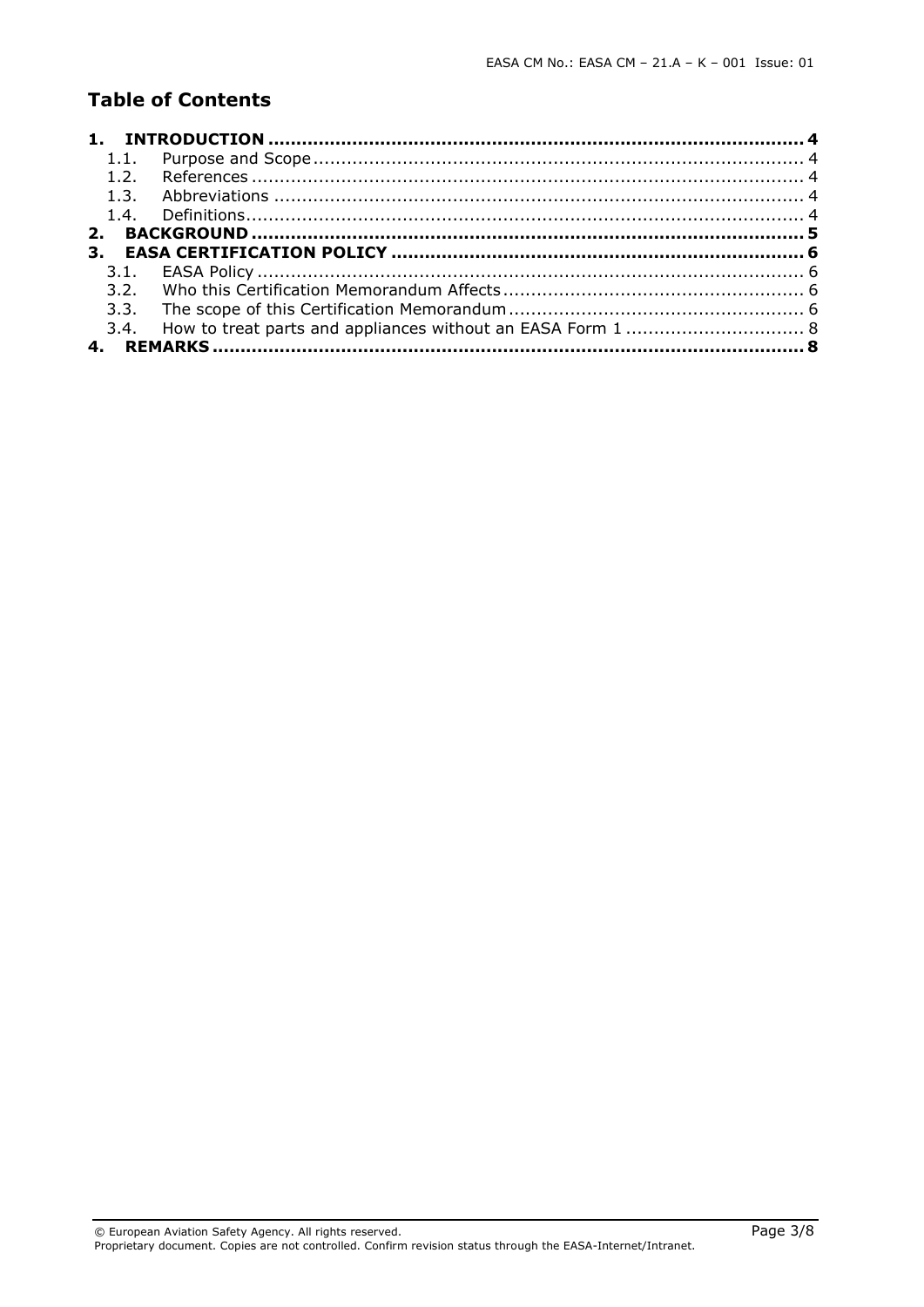# <span id="page-3-0"></span>**1. INTRODUCTION**

## <span id="page-3-1"></span>**1.1. PURPOSE AND SCOPE**

The purpose of this Certification Memorandum is to provide guidance on the new provision in Part 21.A.307(c) that allows the installation of parts and appliances without an EASA Form 1 as introduced by Commission Regulation (EU) No 748/2012.

### <span id="page-3-2"></span>**1.2. REFERENCES**

It is intended that the following reference materials be used in conjunction with this Certification Memorandum:

| <b>Reference</b>                                | <b>Title</b>                                                                                                                                                                                                                 | Code | <b>Issue</b> | <b>Date</b> |
|-------------------------------------------------|------------------------------------------------------------------------------------------------------------------------------------------------------------------------------------------------------------------------------|------|--------------|-------------|
| Commission<br>Regulation<br>(EU) No<br>748/2012 | Implementing rules for the airworthiness<br>and environmental certification of aircraft<br>and related products, parts and<br>appliances, as well as for the certification<br>of design and production organisations         |      |              | 03/08/2012  |
| Commission<br>Regulation<br>(EU) No<br>593/2012 | Amending Regulation (EC) No 2042/2003<br>on the continuing airworthiness of<br>aircraft and aeronautical products, parts<br>and appliances, and on the approval of<br>organisations and personnel involved in<br>these tasks |      |              | 05/07/2012  |

# <span id="page-3-3"></span>**1.3. ABBREVIATIONS**

The following abbreviations are used in this Certification Memorandum:

| <b>Abbreviation</b> | <b>Meaning</b>           |
|---------------------|--------------------------|
| ELA                 | European Light Aircraft. |

### <span id="page-3-4"></span>**1.4. DEFINITIONS**

The following definitions are used in this Certification Memorandum:

| <b>Definition</b> | <b>Meaning</b>                                                                                                                                                                                                             |
|-------------------|----------------------------------------------------------------------------------------------------------------------------------------------------------------------------------------------------------------------------|
| ELA <sub>1</sub>  | 'ELA1 aircraft' means the following manned European Light Aircraft:                                                                                                                                                        |
|                   | (i) an aeroplane with a Maximum Take-off Mass (MTOM) of 1 200 kg or<br>less that is not classified as complex motor-powered aircraft;                                                                                      |
|                   | (ii) a sailplane or powered sailplane of 1 200 kg MTOM or less;                                                                                                                                                            |
|                   | (iii) a balloon with a maximum design lifting gas or hot air volume of not<br>more than 3 400 m <sup>3</sup> for hot air balloons, 1 050 m <sup>3</sup> for gas balloons, 300<br>m <sup>3</sup> for tethered gas balloons; |
|                   | (iv) an airship designed for not more than 4 occupants and a maximum<br>design lifting gas or hot air volume of not more than $3\,400\,\mathrm{m}^3$ for hot air<br>airships and $1\,000$ m <sup>3</sup> for gas airships; |

Proprietary document. Copies are not controlled. Confirm revision status through the EASA-Internet/Intranet.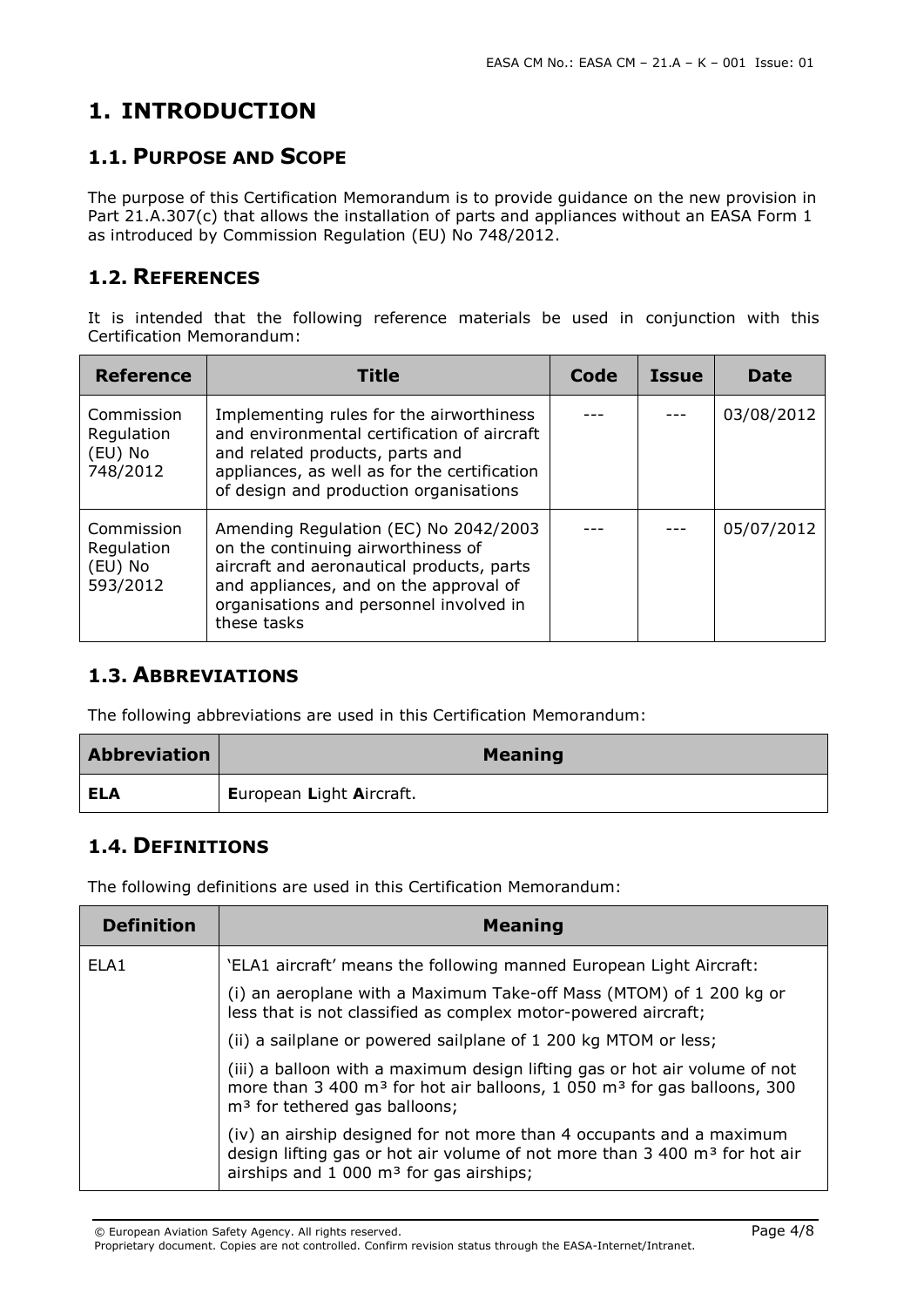| <b>Definition</b> | <b>Meaning</b>                                                                                                                        |  |  |  |
|-------------------|---------------------------------------------------------------------------------------------------------------------------------------|--|--|--|
| ELA <sub>2</sub>  | 'ELA2 aircraft' means the following manned European Light Aircraft:                                                                   |  |  |  |
|                   | (i) an aeroplane with a Maximum Take-off Mass (MTOM) of 2 000 kg or<br>less that is not classified as complex motor-powered aircraft; |  |  |  |
|                   | (ii) a sailplane or powered sailplane of 2 000 kg MTOM or less;                                                                       |  |  |  |
|                   | (iii) a balloon;                                                                                                                      |  |  |  |
|                   | (iv) a hot air airship;                                                                                                               |  |  |  |
|                   | (v) a gas airship complying with all of the following characteristics:                                                                |  |  |  |
|                   | $-3$ % maximum static heaviness,                                                                                                      |  |  |  |
|                   | - Non-vectored thrust (except reverse thrust),                                                                                        |  |  |  |
|                   | - Conventional and simple design of: structure, control system and<br>ballonet system,                                                |  |  |  |
|                   | - Non-power assisted controls;                                                                                                        |  |  |  |
|                   | (vi) a Very Light Rotorcraft.                                                                                                         |  |  |  |

# <span id="page-4-0"></span>**2. BACKGROUND**

On 13/12/2011 EASA published the Opinion 01/2011 that proposed the introduction of a possibility for owners of aircraft within the ELA scope to accept certain not safety critical parts for installation without an EASA Form 1. This proposal aimed at reducing the regulatory burden to a level proportionate with the safety risks.

The EASA Opinion 01/2011 was adopted by the European Commission and resulted in:

- Commission Regulation (EU) No 593/2012 (06/07/2012) amending Regulation (EC) No 2042/2003 on the continuing airworthiness of aircraft and aeronautical products, parts and appliances, and on the approval of organisations and personnel involved in these tasks; and
- Commission Regulation (EU) No 748/2012 (03/08/2012) laying down implementing rules for the airworthiness and environmental certification of aircraft and related products, parts and appliances, as well as for the certification of design and production organisations.

It was anticipated at the time of the publication of the opinion that a separate rulemaking task (MDM.032(d)) would be started to develop Acceptable Means of Compliance and Guidance Material to accompany the new provisions in the rule. In the meantime a more fundamental discussion with regard to the need for an EASA Form 1, not restricted to parts and appliances within the ELA scope, has moved the issue for ELA into a new rulemaking task (RMT.0018 and RMT.0571 (21.026) "Installation of parts and appliances that are released without an EASA Form 1 or equivalent."). This rulemaking task is planned to deliver its first results only in 2014. However, because the new rule for ELA is already applicable since 10 September 2012, there is a need for intermediate guidance material.

It is therefore that by means of this Certification Memorandum EASA provides that guidance for the implementation of the possibility for owners of ELA aircraft to accept certain not safety critical parts for installation without an EASA Form 1.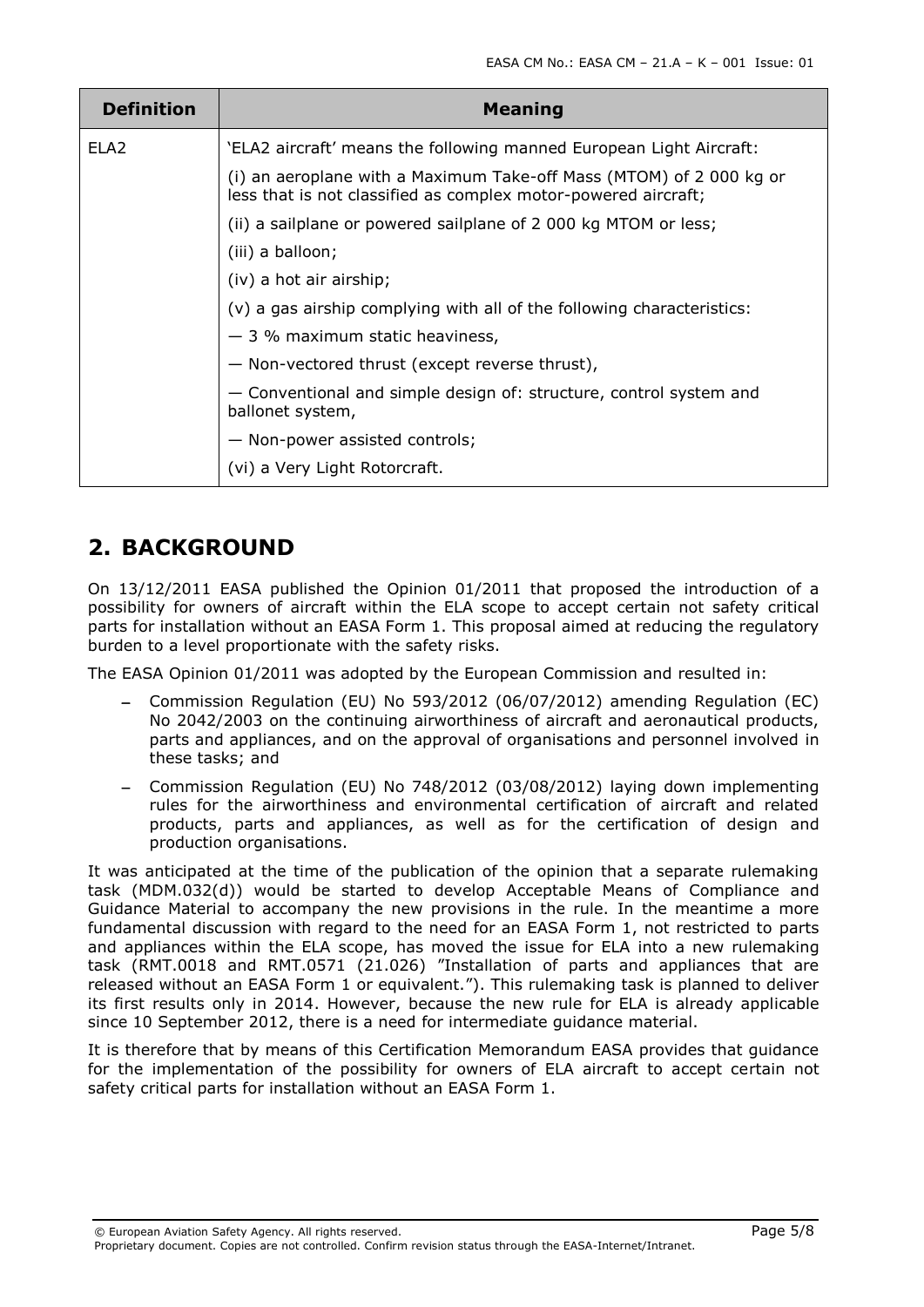# <span id="page-5-0"></span>**3. EASA CERTIFICATION POLICY**

# <span id="page-5-1"></span>**3.1. EASA POLICY**

The clarification and guidance provided in this Certification Memorandum relate to the eligibility for installation of parts and appliances in accordance with Part 21 and the installation and maintenance of these parts and appliances in accordance with Part M and Part 145.

### <span id="page-5-2"></span>**3.2. WHO THIS CERTIFICATION MEMORANDUM AFFECTS**

This Certification Memorandum affects aircraft owners of ELA aircraft, maintenance organisations, National Aviation Authorities and the EASA Standardisation Department when performing standardisation visits to National Aviation Authorities.

## <span id="page-5-3"></span>**3.3. THE SCOPE OF THIS CERTIFICATION MEMORANDUM**

This Certification Memorandum is applicable to determining eligibility for installation and maintenance of parts and appliances that fall within the scope and criteria defined by 21.A.307(c)(1).

It is important for the aircraft owner to understand the consequence of this flexibility provision and the responsibility that comes with it. Parts and appliances that come without an EASA Form 1 are not subject to production control in accordance with Part 21 Subpart F or G. Potential negative safety impact due to the absence of aviation regulated production is mitigated by limiting the concept to non-safety critical parts and appliances. The aircraft owner who intends to make use of the provided flexibility needs to be aware of this when considering accepting parts and appliances without an EASA Form 1.

A pragmatic approach in applying the new rule is to select parts that can be obtained directly from the original source (E.g. a non-aviation vendor). Such parts are often identified with a vendor code in the Illustrated Parts Catalogue (IPC) or in a Service Bulletin (SB).

Another criterion that can be used to select parts that are eligible under this scheme are parts for which manufacturing data is available and for which the quality of the part can also be established after production.

According to 21.A.307(c) parts and appliances without an EASA Form 1 can be considered acceptable for installation by the owner of the aircraft only when they are:

- **1.** not life-limited, nor part of the primary structure, nor part of the flight controls;
- **2.** manufactured in conformity to applicable design;
- **3.** marked in accordance with Subpart Q;
- **4.** identified for installation in the specific aircraft.

And when the owner has verified compliance with the above 4 conditions and has accepted responsibility for this compliance.

The following guidance for these 4 points is provided in this Certification memorandum.

1. Not life-limited, nor part of the primary structure, nor part of the flight controls.

The information that is necessary to determine if these criteria are applicable is not always readily available or transposed into data that is available to the owner (E.g. primary structure is not always clearly defined). An owner should consult documentation (not limited to design data) from the design approval holder (Type Certificate, SB, STC, IPC, Maintenance Manual, Repair) before making the decision. Life-limited parts are the parts that are normally listed in the Airworthiness Limitations Section of the AMM (Or in some cases AFM) When in doubt, the owner can also consult an aviation organisation approved in accordance with EASA airworthiness regulations. (E.g. the maintenance organisation) Such an organisation can in turn also consult the competent authority or the Agency.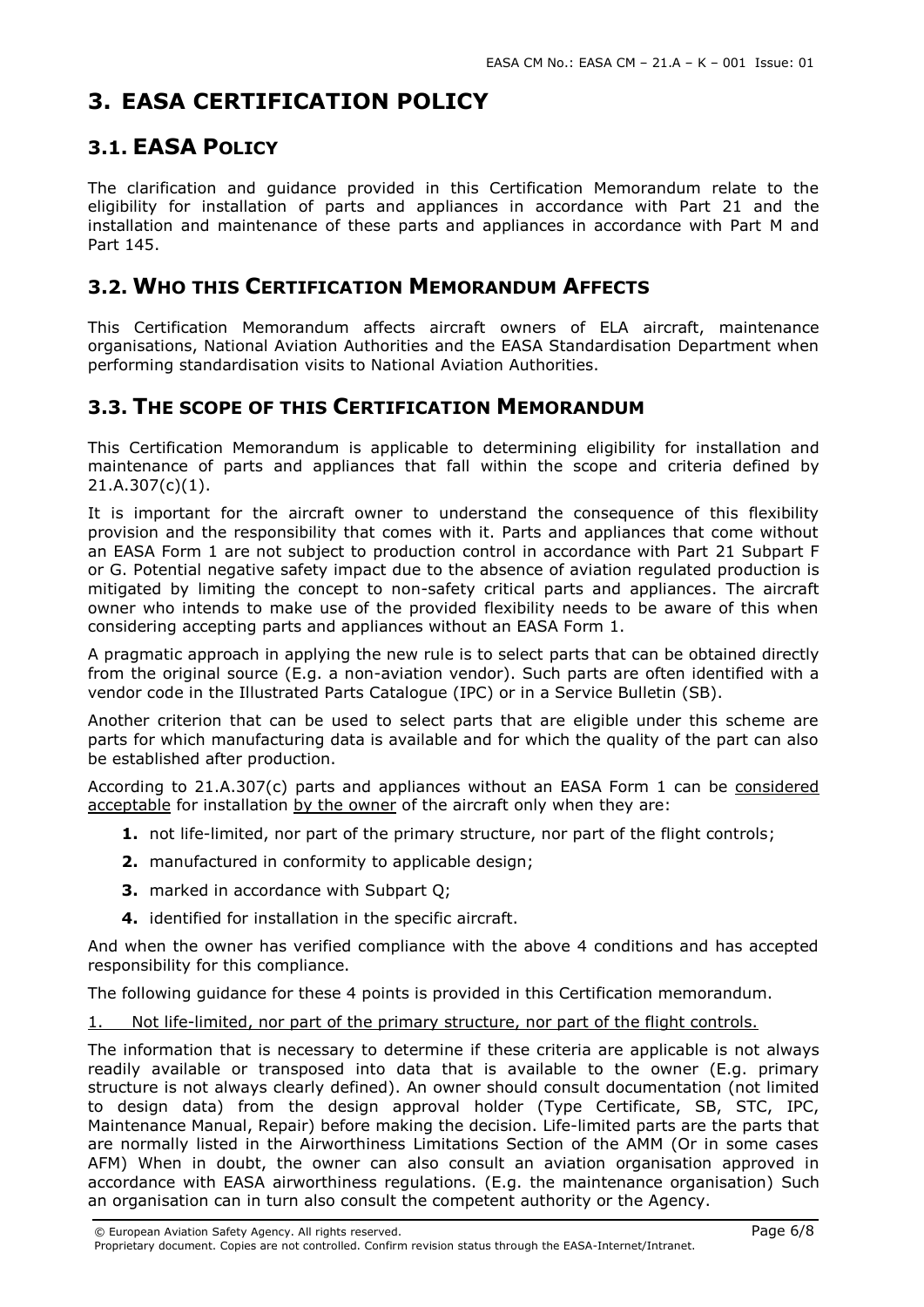#### 2. Manufactured in conformity with the applicable design

There are basically two ways to establish that a part without an EASA Form 1 but intended for ELA use conforms with applicable design data.

First, by obtaining a part directly from the original source/Original Equipment Manufacturer (OEM) (which may be a non-aviation vendor) as identified by part number and/or vendor code in the product support documentation (such as the Illustrated Parts Catalogue (IPC), Component Maintenance Manual (CMM) or in a Service Bulletin (SB).)

Secondly, in the case of parts where all of the data necessary for manufacture and subsequent inspection to determine the quality of the parts is available in the product support documentation or other data provided by the design approval holder, then such parts may be produced or fabricated in conformity with the applicable design data.

Note: It is important to realise that the acceptance of parts and appliances without an EASA Form 1 by no means is a way of making or accepting changes to the applicable design.

Where the owner is unable to obtain the approved data for the part, then the owner should consult the design approval holder or an organisation approved in accordance with EASA Airworthiness regulations as identified in Para 3.3 (1) of this Certification Memorandum.

3. Marked in accordance with Subpart Q

As for any other part or appliances it needs to be identified ("marked") for traceability purposes.

4. Identified for installation in the specific aircraft.

In order to record that the owner of the aircraft has decided to accept the part or appliance that came without an EASA Form 1 for installation in his/her aircraft, this needs to be recorded. An example of a list of parts that are installed during maintenance is provided below. It shows that the owner of a specific aircraft (Type and registration) has signed for the acceptance for installation (Specific for each accepted part), and is aware of the responsibilities (Part-21 reference is included).

Parts list & Qualifying Statement

This maintenance record lists parts use during maintenance and records the aircraft owner acceptance of parts in accordance with Part 21 Reference 21.A.307(c).

| Reg:      | Type:       |     |                                                     | Work Ref No.                                                                |
|-----------|-------------|-----|-----------------------------------------------------|-----------------------------------------------------------------------------|
| Date:     |             |     |                                                     |                                                                             |
|           |             |     |                                                     |                                                                             |
| Part No   | Description | Qty | Part release Ref.<br>(EASA Form 1 or<br>equivalent) | Aircraft owner<br>signature for part<br>acceptance<br>(See Ref 21.A.307(c)) |
| AB1234-01 | Part A      |     | ZY9876                                              |                                                                             |
| AB5678-01 | Part B      | 2   | N/A                                                 | Owner                                                                       |
| Etc.      |             |     |                                                     |                                                                             |

#### Part 21 21.A.307(c) Release of parts and appliances for installation

The aircraft owner has verified and accepted the following responsibility for the parts identified by his/her signature in the table above:

- The parts comply with the 4 conditions of 21.A.307(c), and
- The parts are accepted for installation in his/her aircraft.  $\bullet$

Owner Sianed:

Date: dd/mm/yyyy

Proprietary document. Copies are not controlled. Confirm revision status through the EASA-Internet/Intranet.